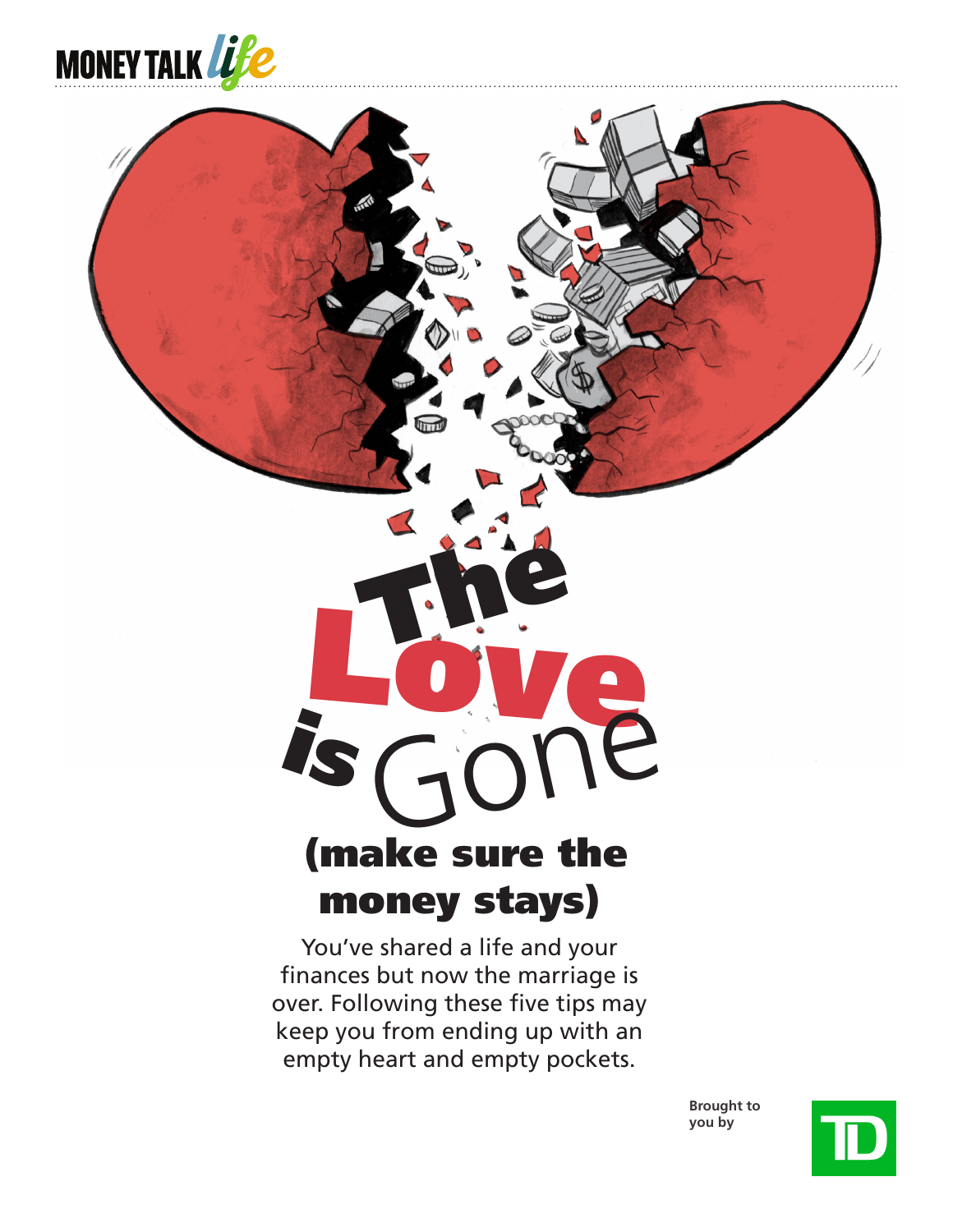

divorce, marriage breakdown, separation, even in a common-<br>law relationship, can be life-changing and devastating. Moreover,<br>if there are bad feelings or thoughts of getting even, financial<br>sebetage during a breakup is not law relationship, can be life-changing and devastating. Moreover, if there are bad feelings or thoughts of getting even, financial sabotage during a breakup is not out of the realm of possibilities. Even in an amicable breakup, money matters may go awry. According to the National Endowment for Financial Education, almost two-thirds of couples combine their finances <sup>1</sup> which may cause credit problems if they go their own way. "Everyone says that he or she wouldn't do that to me," says Zeljka Walker, a Certified Divorce Financial Analyst at TD Wealth in Vancouver. "But, I can tell you from experience, it happens all the time." Walker decided to specialize in divorce finances after she saw what happened in her own breakup. To protect yourself and your assets, Walker recommends five things to do as soon as it's over:



## 1. Keep Your Eye on Joint Accounts

You will soon have to work out how to divide your assets and debts, but until you have an agreement in place, be diligent about monitoring what goes in or out of the bank accounts you share. Open your own chequing and savings account and get your own credit card as soon as possible. Change your direct deposit information for any payments and talk to

your bank about flagging any further borrowing from joint credit cards or lines of credit. If you continue to use loans or credit lines you have together, both of you could be legally liable to repay the debt. If your ex doesn't pay his or her share, you will be on the hook — even if you were just a "secondary" cardholder or an authorized user.



#### 2. Rename Your Beneficiaries

If you have a pension, retirement savings, a will, or life or health insurance, check to see if your partner is listed as a beneficiary; if so, that means that they would get a payout when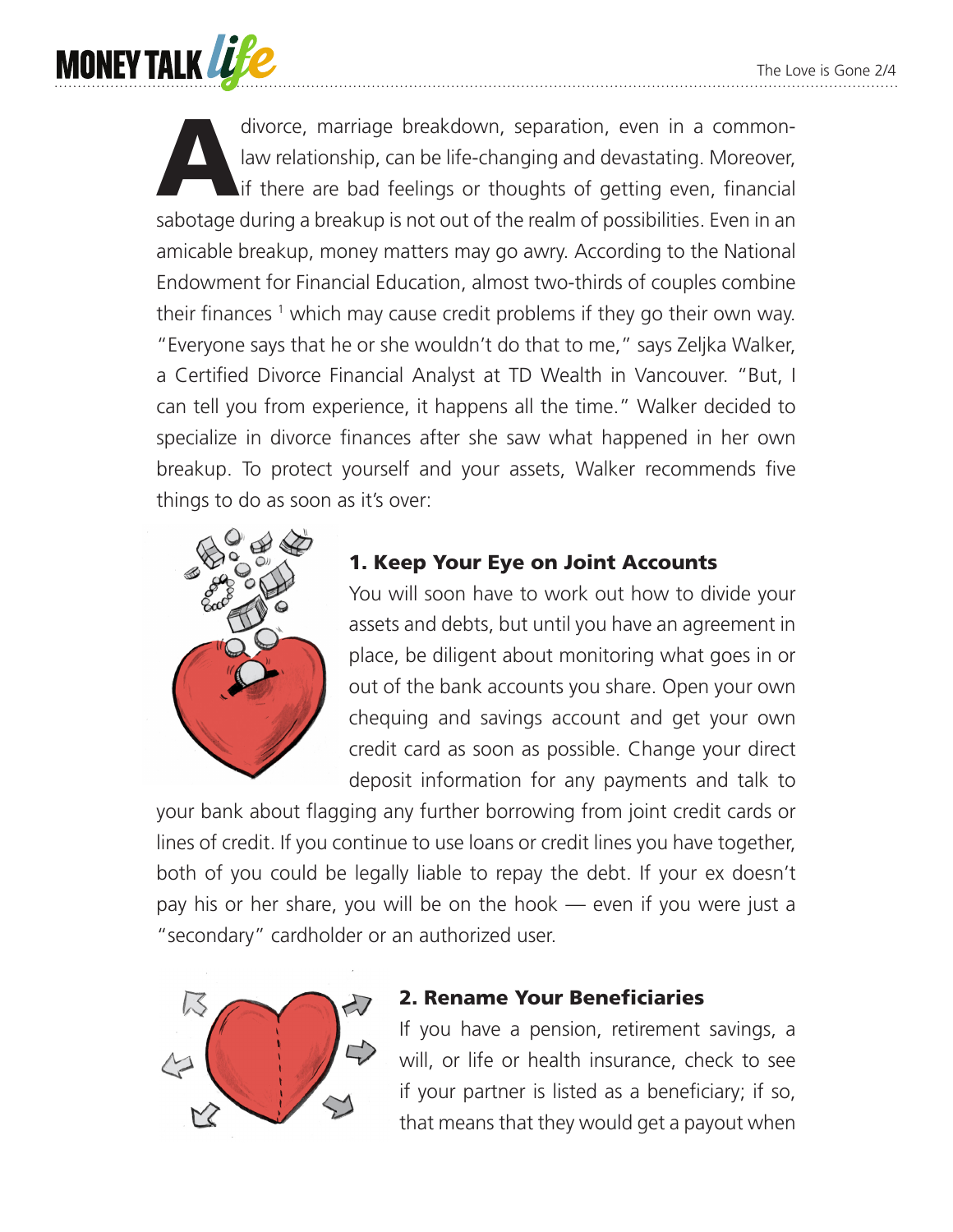

you die. Assuming you no longer want that to be the case, it's important to rename your beneficiary. You can also simply name your estate as the beneficiary. Even if there's a legal separation or divorce in place, or it says differently in your will, your ex may still get a payout if you haven't changed your beneficiary, or haven't named one.



# 3. Check Your Credit Immediately

Obtain a credit report on yourself as soon as possible. If there are any skeletons in your ex's financial closet, like credit cards or accounts that he or she hasn't told you about, this may tip you

off. You might be surprised to hear that one-third of those surveyed said that they've hidden bank accounts, bills or purchases from their partner. To make sure you have good credit for the future, try to clear up any deficiencies or problems that you have caused. Ask the credit report company to place a note on your file that states that, going forward, you will not be responsible for any bills under your ex's name. It won't stop creditors from coming after you but it might help your case should you need it.



### 4. Make a List — Check It Twice

Make a list of all the property, debts and expenses that you hold independently and jointly : account numbers, financial institutions, branches, credit cards, loans and investments. Make sure you have copies of important financial information, such as tax returns,

account statements, and pay stubs. Keep all receipts for expenses related to joint property. Gathering the information now will be very helpful later when you sit down and divide your property. To safeguard your financial information for safety and privacy and to protect yourself from identity theft or a vengeful ex, consider changing paper account statements to e-statements, changing passwords and even email addresses, and always lock your computers and phones.